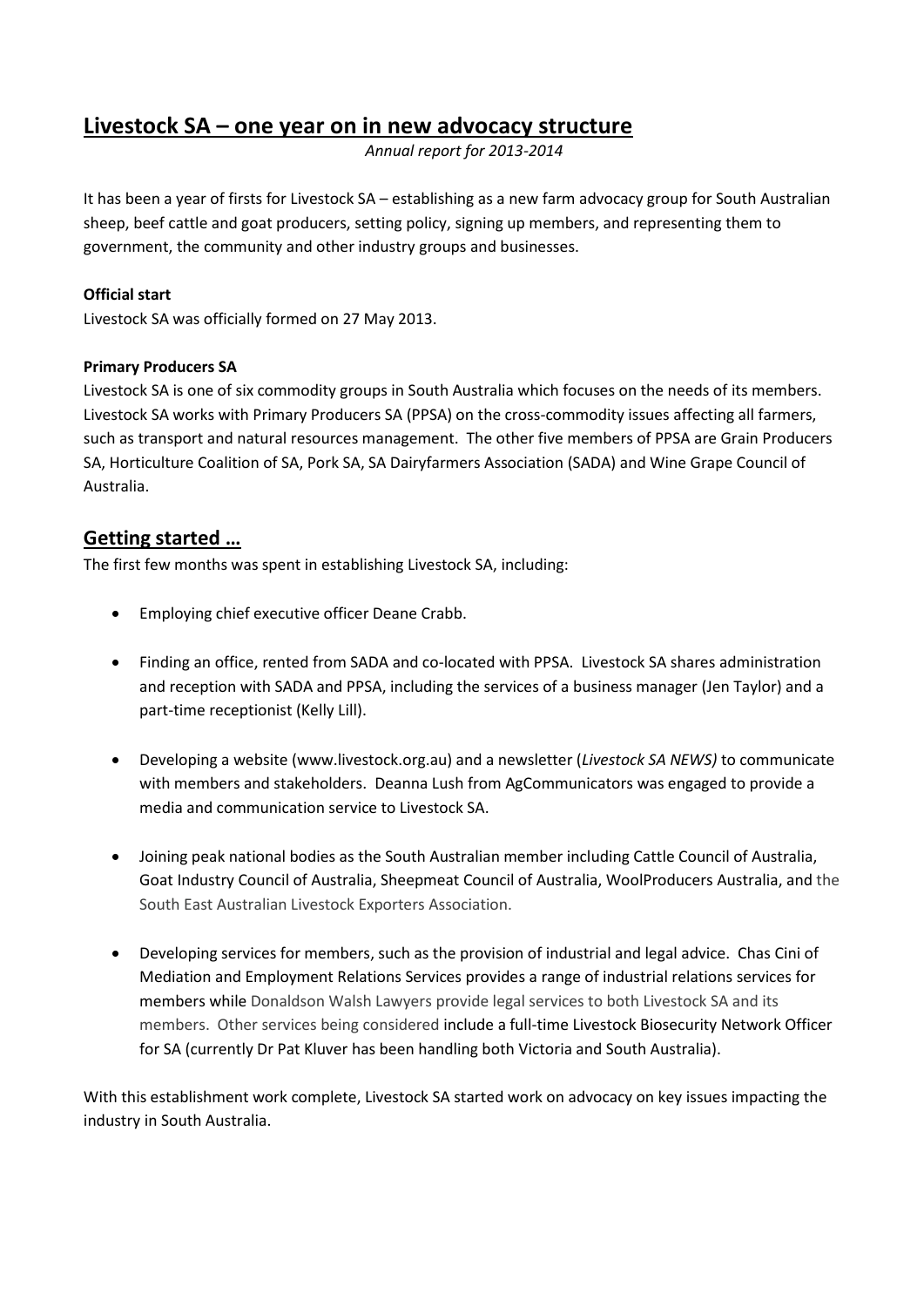### **Regional meetings**

As part of this advocacy process, meetings were held around the State to gain feedback from producers on how they would like Livestock SA to operate and issues it should tackle. Nearly 250 people have attended the seven meetings held at Port Augusta (28 February), Mount Compass (9 April), Penola (15 April), Cambrai (29 April), Mount Pleasant (21 May), Karoonda (18 June) and Cleve (25 June). Those who have helped organise or attend these meetings are thanked for their involvement.

As a result of these meetings, a Northern and South East Region of Livestock SA have been formed as well as a Branch at Cambrai. Colin Greenfield, Billa Kalina Station, was elected chair of the Northern Region, while for South East Region, Peter Stock, Lucindale, was elected chair, Lachlan Grundy, Padthaway, vice-chair and Tom Dawkins, Naracoorte, secretary.

More meetings will be held in 2014/15 and Livestock SA encourages any interested producers to contact the organisation to arrange a time.

# **Priority issues**

Based on feedback at meetings, and from members of Livestock SA, ten priority issues were identified and promoted during the 2014 State Election campaign. Work on these issues has started with the new Minister for Agriculture, Food and Fisheries Leon Bignell and other Members of Parliament.

- 1 Drought support for South Australian pastoralists
- 2 Reduction in the cost of water for livestock
- 3 Development of South Australia's live export trade
- 4 More support for PIRSA, SARDI and Biosecurity SA
- 5 Review of the Pastoral Board and its activities
- 6 A more efficient transport system to allow for efficient volume movement of livestock
- 7 Need to balance agriculture with the environment and community
- 8 Maintaining and recognising the value of the Dog Fence
- 9 Encouragement for the next generation of primary producers
- 10 Funding for Livestock SA

#### **Pastoral drought support**

An immediate priority has been the drought in the SA pastoral region and ensuring that funding from the Federal drought package is available in South Australia, as well as provision of State Government support. This includes funding for wild dog control. Livestock SA was influential in getting both governments to recognise that the South Australian pastoral region is in drought and needs assistance. The State Government has re-established the South Australian Drought Reform Task Group, with Livestock SA representing PPSA.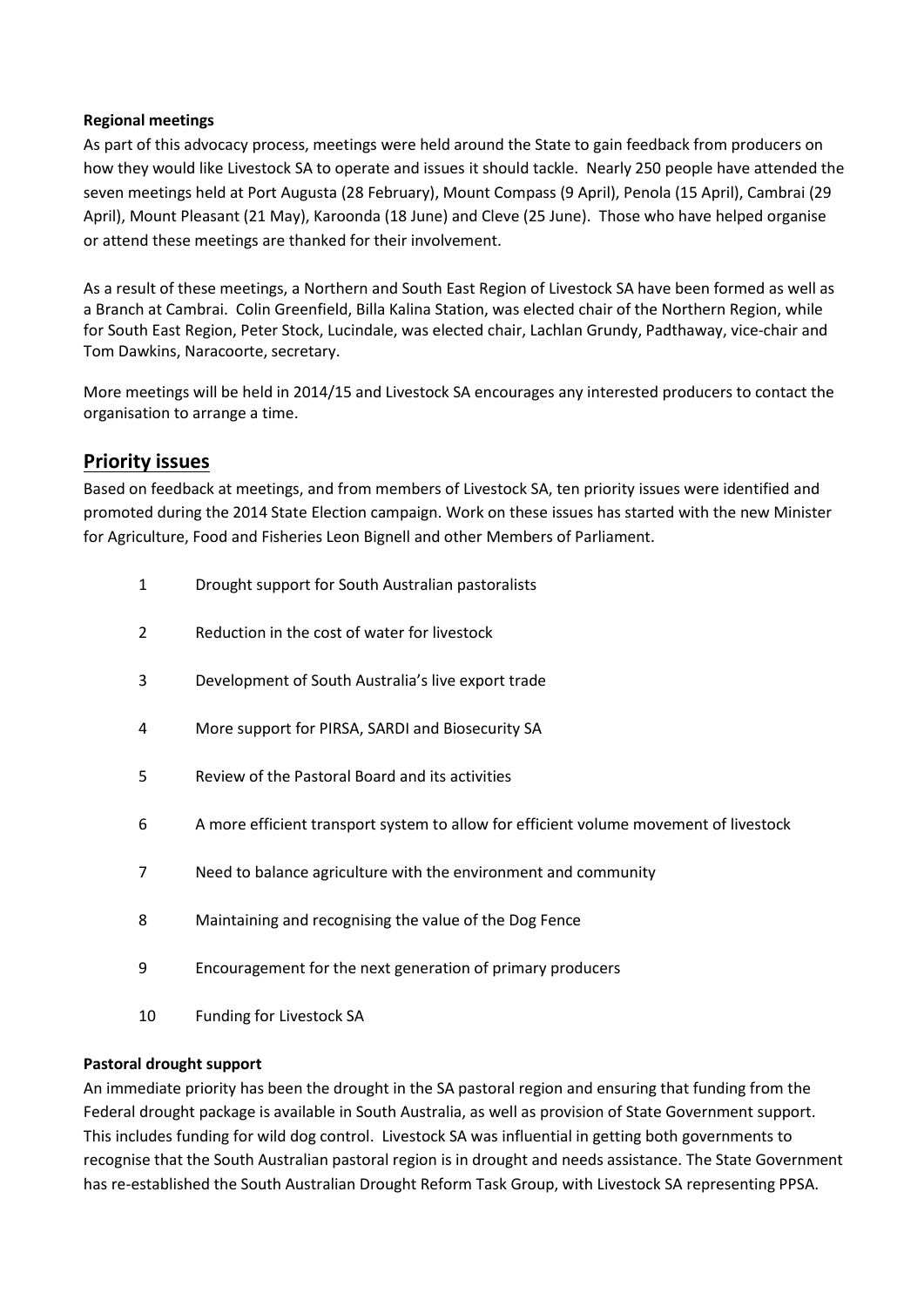On 24 June, Minister Bignell announced that the State Government would commit \$275,000 for a drought assistance package for pastoralists in the State's Far North. This has been provided as a grant to Livestock SA, to deliver the package to pastoral businesses in the Far North who have experienced hardship as a result of poor seasonal conditions including low rainfall. The package includes up to \$150,000 for the installation of new water infrastructure, \$100,000 for wild dog control, and \$25,000 to support Livestock SA's costs associated with delivering the package. Details of the Far North Water Infrastructure Grant Scheme have now been finalised, and the first applications received. Livestock SA would like to thank Minister Bignell and Primary Industries and Regions SA (PIRSA) for providing this much needed support.

### **Fire recovery assistance**

Livestock SA was involved in fire recovery assistance following several bushfires during summer. With PPSA, Livestock SA provided a register to match donations of fodder, agistment and fencing with those farmers most in need. There were requests for assistance from about 60 properties, with 20,000 sheep and 600 cattle. More than 80 offers of assistance were received, including 30 offers of fodder (sending about 30 loads of hay into the affected areas) plus 16 offers of labour (including offers from groups) and offers of more than 20,000 vineyard posts for fencing through the Wine Grape Council of SA. Nearly all of the fodder offered was allocated and delivered.

# **Funding**

Initial funding for Livestock SA has been obtained from the SA Sheep and Cattle Industry Funds. Livestock SA would like to acknowledge and thank both the SA Sheep and Cattle Advisory Groups for facilitating this.

These Funds have been established by levies paid by producers. Money is collected under the SA *Primary Industries Funding Schemes Act 1998* including 35 cents a head for every sheep transaction and \$1.10 per NLIS identification device for cattle.

All livestock producers who pay these industry levies are eligible to be members of Livestock SA and there is no additional cost. While contributions to the funds are compulsory, they can be refunded if requested by producers but the return rate is low.

The long-term aim is for a set proportion of the sheep and cattle levies to automatically fund Livestock SA, estimated at this stage to be 6 cents a head for every sheep transaction and 34 cents per NLIS tag for cattle. This is still being negotiated with the State Government although in-principle support has been given following widespread support from South Australian livestock producers.

### **Membership**

At the end of June, more than 1,100 producers had signed to be members. This follows a membership campaign that started in December 2013, and compares more than favourably with Grain Producers SA which at the time of its second AGM had 618 members (GPSA is funded by a similar levy process of 20 cents a tonne).

At 27 August 2014, membership had increased to 1,493. Livestock SA thanks Minister Bignell and Biosecurity SA for allowing material on Livestock SA to be mailed out free of charge with the Property Identification Code (PIC) renewal forms.